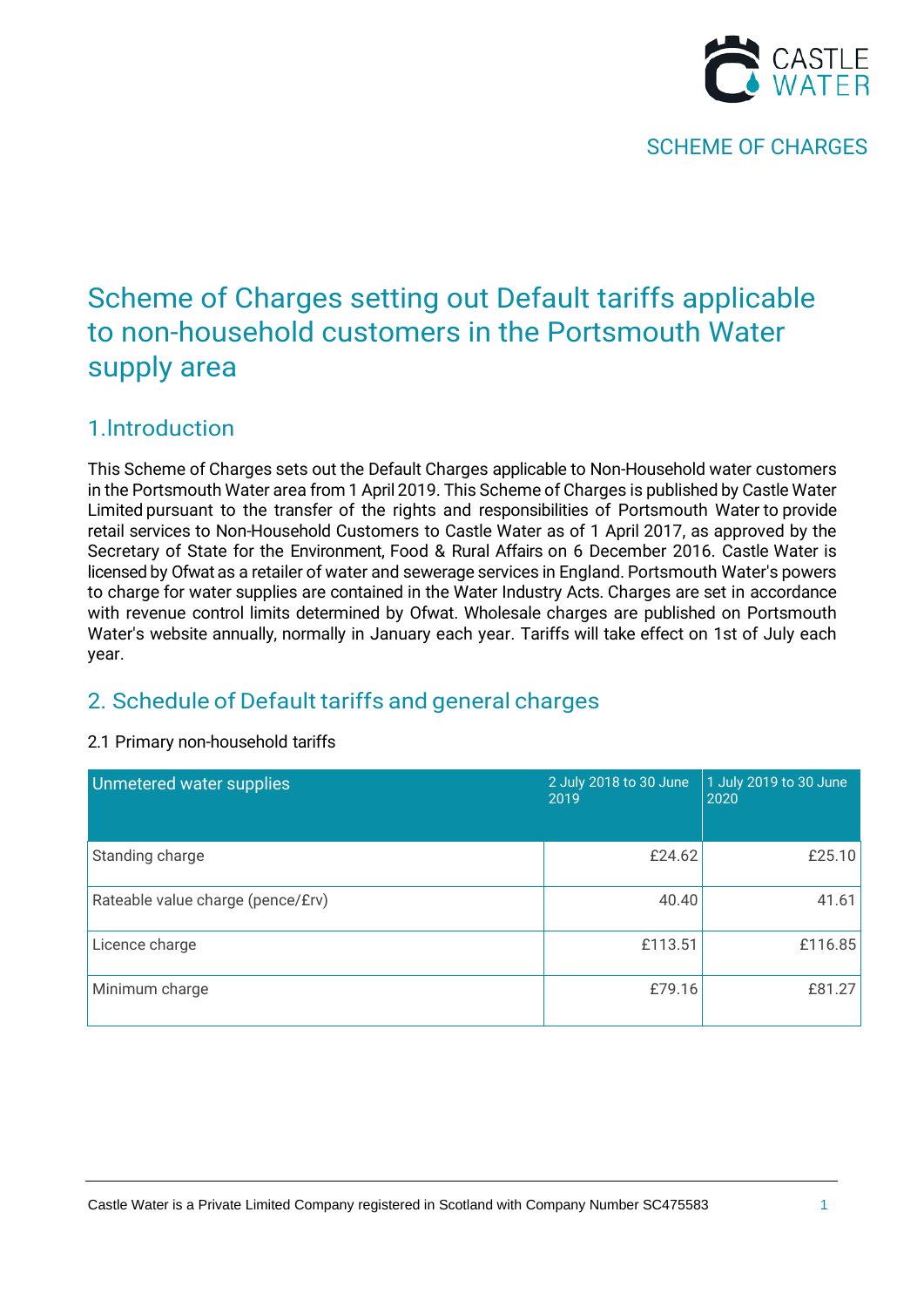

| Metered water supplies                   |                        | 2 July 2018 to 30 June<br>2019 | 1 July 2019 to 30 June<br>2020 |
|------------------------------------------|------------------------|--------------------------------|--------------------------------|
|                                          |                        |                                |                                |
| Less than 10,000 $\mathrm{m}^3$ per year | Volume charge £ per m3 | 0.744                          | 0.768                          |
|                                          | Site Fee (£)           | n/a                            | n/a                            |
| 10,000 - 50,000 m <sup>3</sup> per year  | Volume charge £ per m3 | 0.724                          | 0.743                          |
|                                          | Site Fee (£)           | £233                           | £229                           |
| More than 50,000 $m^3$ per year          | Volume charge £ per m3 | 0.612                          | 0.629                          |
|                                          | Site Fee (£)           | £5,616                         | £6,004                         |

### Less than 10,000 m3 per year

| Metered water supplies | 2 July 2018 to 30 June<br>2019 | 1 July 2019 to 30 June<br>2020 |
|------------------------|--------------------------------|--------------------------------|
| Size of meter          |                                |                                |
| 15mm (0.5 inches)      | £28.41                         | £28.63                         |
| 20mm (0.75 inches)     | £32.66                         | £33.00                         |
| 25mm (1.00 inches)     | £90.26                         | £92.55                         |
| 40mm (1.50 inches)     | £172.41                        | £177.51                        |
| 50mm (2.00 inches)     | £213.73                        | £220.25                        |
| 80mm (3.00 inches)     | £306.08                        | £315.78                        |
| 100mm (4.00 inches)    | £745.73                        | £770.48                        |
| 150mm (6.00 inches)    | £1,636.03                      | £1,691.36                      |
| 200mm (8.00 inches)    | £2,693.16                      | £2,808.10                      |
| 300mm (12.00 inches)   | £6,413.16                      | £6,686.81                      |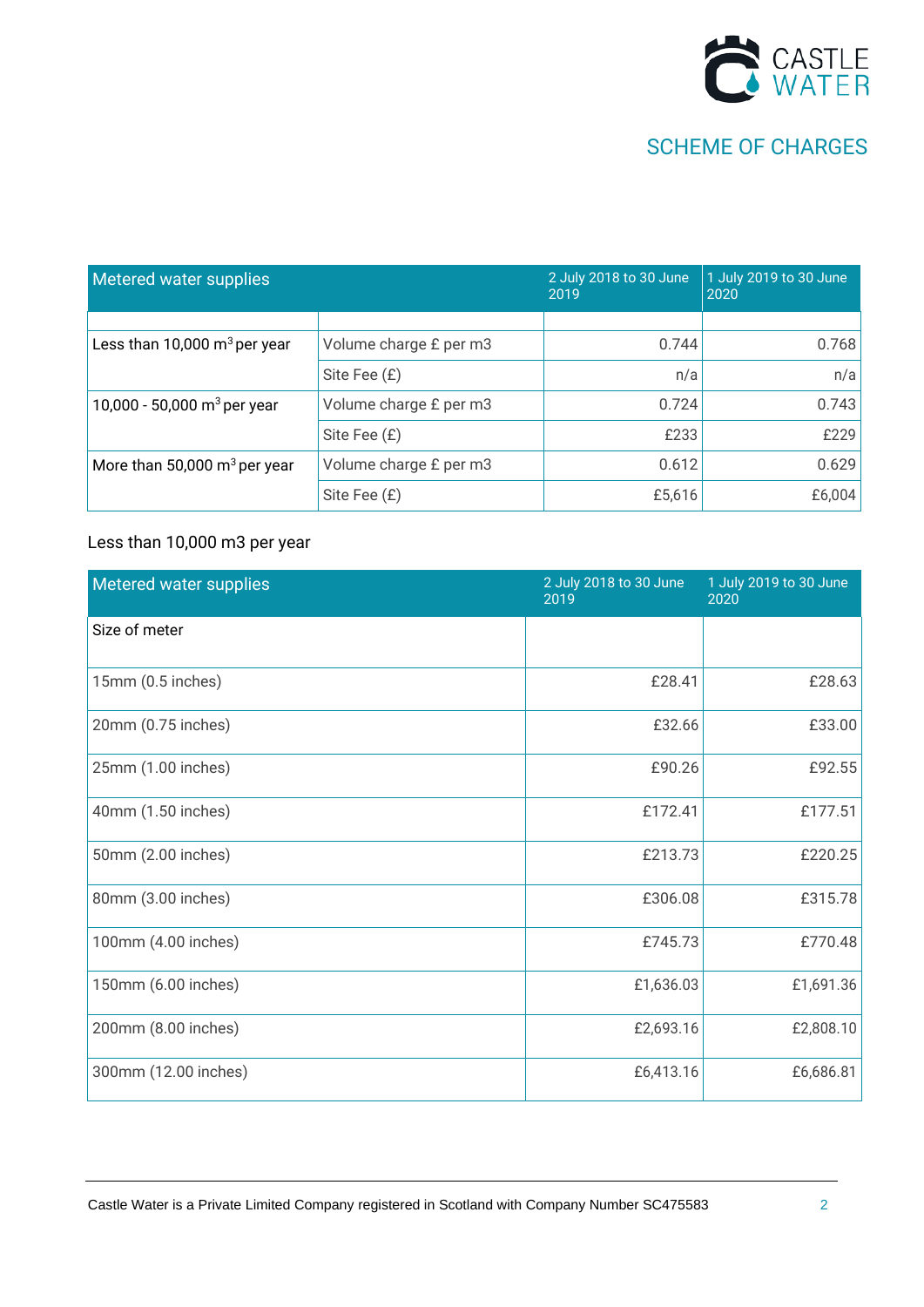

| Metered water supplies | 2 July 2018 to 30 June<br>2019 | 1 July 2019 to 30 June<br>2020 |
|------------------------|--------------------------------|--------------------------------|
| Size of meter          |                                |                                |
| 15mm (0.5 inches)      | £41.05                         | £42.81                         |
| 20mm (0.75 inches)     | £45.30                         | £47.18                         |
| 25mm (1.00 inches)     | £102.90                        | £106.73                        |
| 40mm (1.50 inches)     | £185.05                        | £191.69                        |
| 50mm (2.00 inches)     | £226.37                        | £234.43                        |
| 80mm (3.00 inches)     | £318.72                        | £329.96                        |
| 100mm (4.00 inches)    | £758.37                        | £784.66                        |
| 150mm (6.00 inches)    | £1,648.67                      | £1,705.54                      |
| 200mm (8.00 inches)    | £2,693.16                      | £2,808.10                      |
| 300mm (12.00 inches)   | £6,413.16                      | £6,686.81                      |

### 10,000 – 50,000 m3 per year

*\*VAT applicable to hire charge and consumption which is an* industrial *supply.*

### More than 50,000 m3 per year

| Metered water supplies | 2 July 2018 to 30 June 1 July 2019 to 30 June<br>2019 | 2020   |
|------------------------|-------------------------------------------------------|--------|
| Size of meter          |                                                       |        |
| 15mm(0.5 inches)       | £41.05                                                | £42.82 |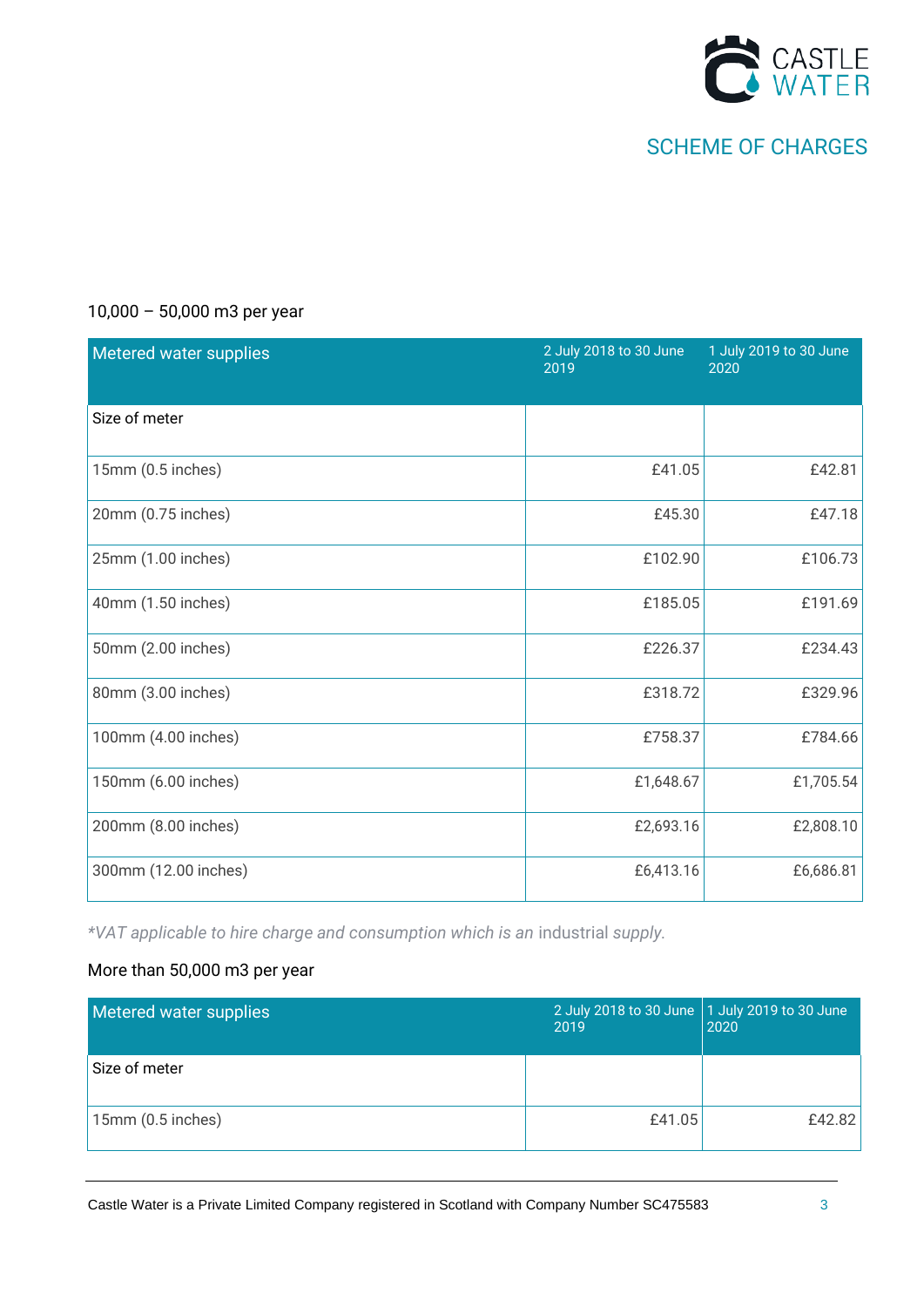

| 20mm (0.75 inches)   | £45.30    | £47.19    |
|----------------------|-----------|-----------|
| 25mm (1.00 inches)   | £102.90   | £106.74   |
| 40mm (1.50 inches)   | £185.05   | £191.70   |
| 50mm (2.00 inches)   | £226.37   | £234.44   |
| 80mm (3.00 inches)   | £318.72   | £329.97   |
| 100mm (4.00 inches)  | £758.37   | £784.67   |
| 150mm (6.00 inches)  | £1,648.67 | £1,705.55 |
| 200mm (8.00 inches)  | £2,693.16 | £2,808.10 |
| 300mm (12.00 inches) | £6,413.16 | £6,686.81 |

### 2.2 Non-primarycharges

Castle Water may charge a reasonable administration cost in connection with services provided by Portsmouth Water or procured for customers by Portsmouth Water, where there is no specified retail charge. Charges will be made at the higher rate of 3.5% or an hourly rate of £75.

Castle Water may charge a failed direct debit charge of £43.75 if there is any failure in any direct debit payment (other than as a result of the act or omission of Castle Water).

Castle Water may charge:

- A debt collection charge of £20 in respect of any invoice where Castle Water passes the account to an external debt collection agency for collection activity (other than activity involving visits to the relevant premises);
- A visit charge of £100 in respect of any invoice where Castle Water arrange a visit to the relevant premises for collection and/or disconnection activity through either Castle Water staff or any sub-contractor of Castle Water; and
- a recoveries charge of £112.50 in respect of any overdue invoice where Castle Water has undertaken legal action to recover such sums.

These charges are in addition to:

 $\rightarrow$  charges in connection with disconnection as set out in the Portsmouth Water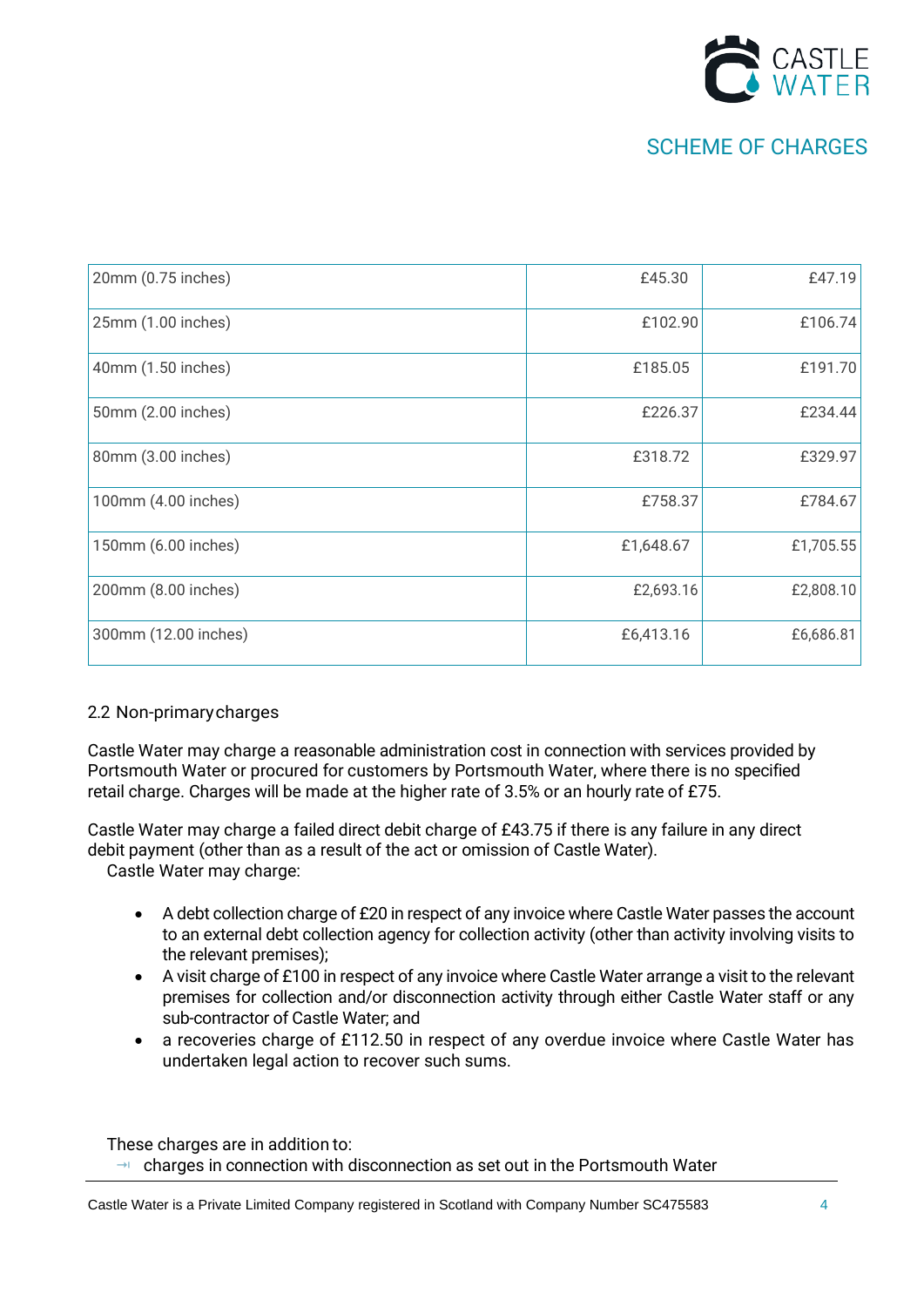

#### Wholesale Tariff document; and

 $\rightarrow$  third party costs incurred by Castle Water in connection with debt recovery action including without limitation court fees and the costs of instructing solicitors to pursue outstanding invoices.

Castle Water may charge a meter reading charge of £5 for any meter reads requested by a customer in addition to the minimum number of meter reads required to be undertaken by Castle Water under the market codes. Where the Customer requests a specific appointment for the reading of meters, there will be an additional charge for such appointment of an amount to be notified to the customer by Castle Water.

Castle Water may charge an additional invoice charge of £2.50 for each copy invoice issued to a customer by post.

Castle Water may charge a replacement invoice charge of £25 where:

 $\rightarrow$  a customer has switched to another retailer and Castle Water has issued a final invoice based on estimated readings due to the failure of the incoming retailer to provide a meter read for the transfer date within 7 days of the date on which the customer has transferred to a new retailer;

and

 $\rightarrow$  the customer subsequently requests a replacement invoice based on an actual meter read on the transfer date rather than the previous estimatedread.

| <b>Standposts</b> |          |         |              |                           |
|-------------------|----------|---------|--------------|---------------------------|
| Size              |          |         |              | <b>Consumption charge</b> |
|                   | Month(s) | Deposit | Hire charge* |                           |
| 25mm (1.00 inch)  |          |         |              | based upon the usage of   |
| 25mm (1.00 inch)  | 6        |         |              | water at the standard     |
| 50mm (2.00 inch)  |          |         |              | volumetric                |
| 50mm (2.00 inch)  | 6        |         |              | rate                      |
|                   |          |         |              |                           |
|                   |          | £200    | £100         |                           |
|                   |          |         |              |                           |

|                                                | حسس             | $\mathbf{A}$ |
|------------------------------------------------|-----------------|--------------|
| Meter installation on an existing service - B1 |                 | £160         |
| <b>External installation survey</b>            | £61.50 per hour |              |
| Standard meter installation 32mm               | $£141.45 + VAT$ |              |
| Standard meter installation 25mm               | $E91.23 + VAT$  |              |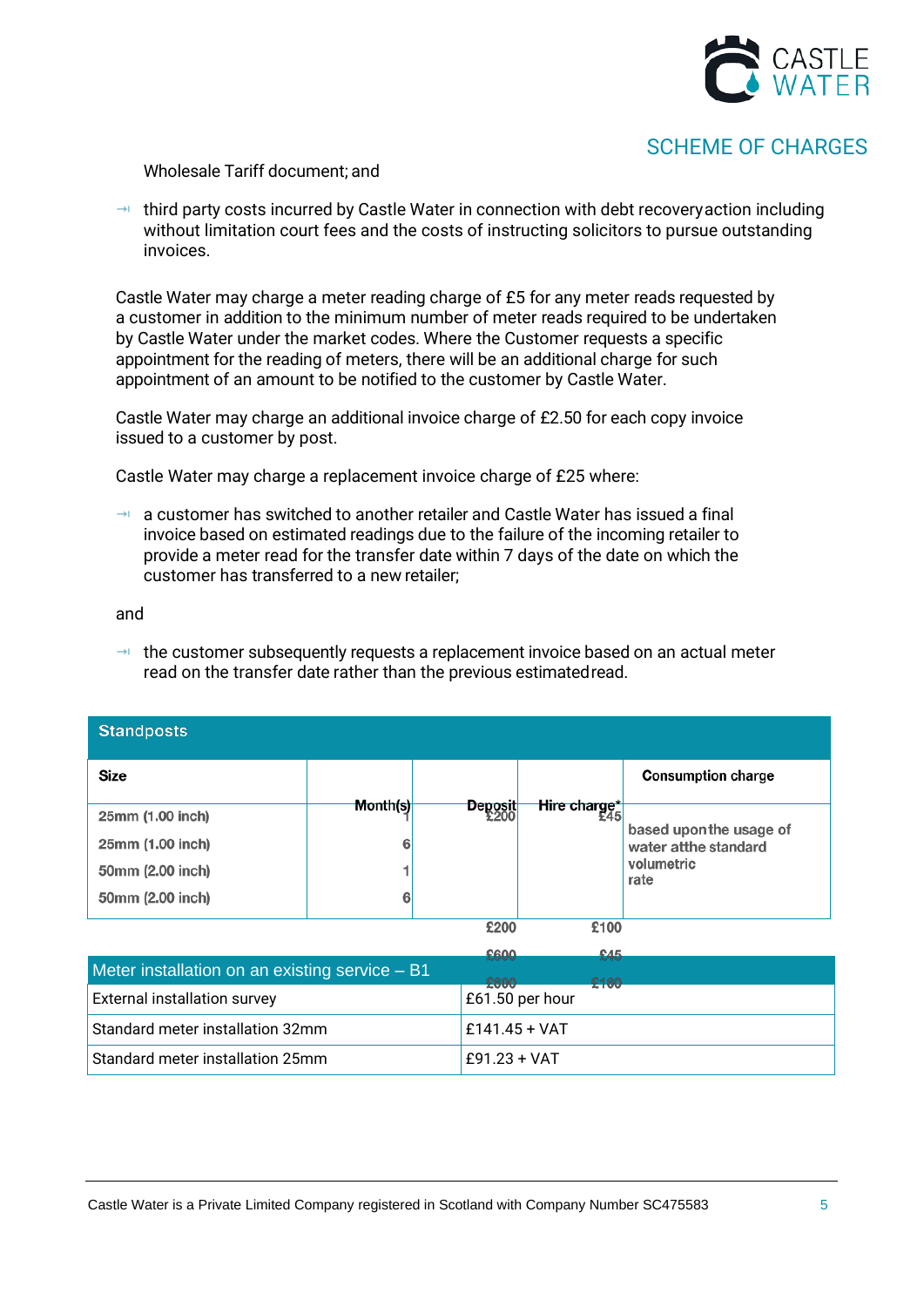

| Cost of all other installations | <b>Based on quotation</b> |
|---------------------------------|---------------------------|
| Internal installation survey    | $\vert$ £61.50 per hour   |
| Cost of internal installation   | <b>Based on quotation</b> |

| Meter accuracy $-$ B <sub>3</sub>                                                |                           |
|----------------------------------------------------------------------------------|---------------------------|
| Non-household meters up to 50mm (2.00 inches)                                    | E71.75                    |
| Non-household meters greater than 50mm (2.00 inches)<br>or external verification | <b>Based on quotation</b> |

| Changing meters at licensed retailer request - B7* |                    |  |
|----------------------------------------------------|--------------------|--|
| Survey                                             | $E61.50$ per hour  |  |
| All other actions, upsizing or downsizing          | Based on quotation |  |

| Verification of meters $- C1*$ |                         |
|--------------------------------|-------------------------|
| Verification of meter details  | $\vert$ £61.50 per hour |

| Visits by the Wholesaler to the eligible premises $- F3*$                       |                         |
|---------------------------------------------------------------------------------|-------------------------|
| Visits by the Wholesaler to eligible premises not covered by<br>other processes | $\vert$ £61.50 per hour |

| <b>Disconnections</b>                                                                                 |                                |
|-------------------------------------------------------------------------------------------------------|--------------------------------|
| Survey for disconnection                                                                              | £61.50 per wholesaler's scheme |
| Standard temporary disconnection for non-payment<br>$-11$                                             | £123 fixed cost                |
| Standard permanent disconnection for non-payment<br>- 11                                              | Based on quotation             |
| Non-standard temporary disconnection requested by<br>$non-household customer - 15*$                   | Based on quotation             |
| Non-standard permanent disconnection requested by Based on quotation<br>$non-household customer - 15$ |                                |
| Gaining entry to eligible premises $-17$                                                              | Based of quotation             |

Castle Water is a Private Limited Company registered in Scotland with Company Number SC475583 66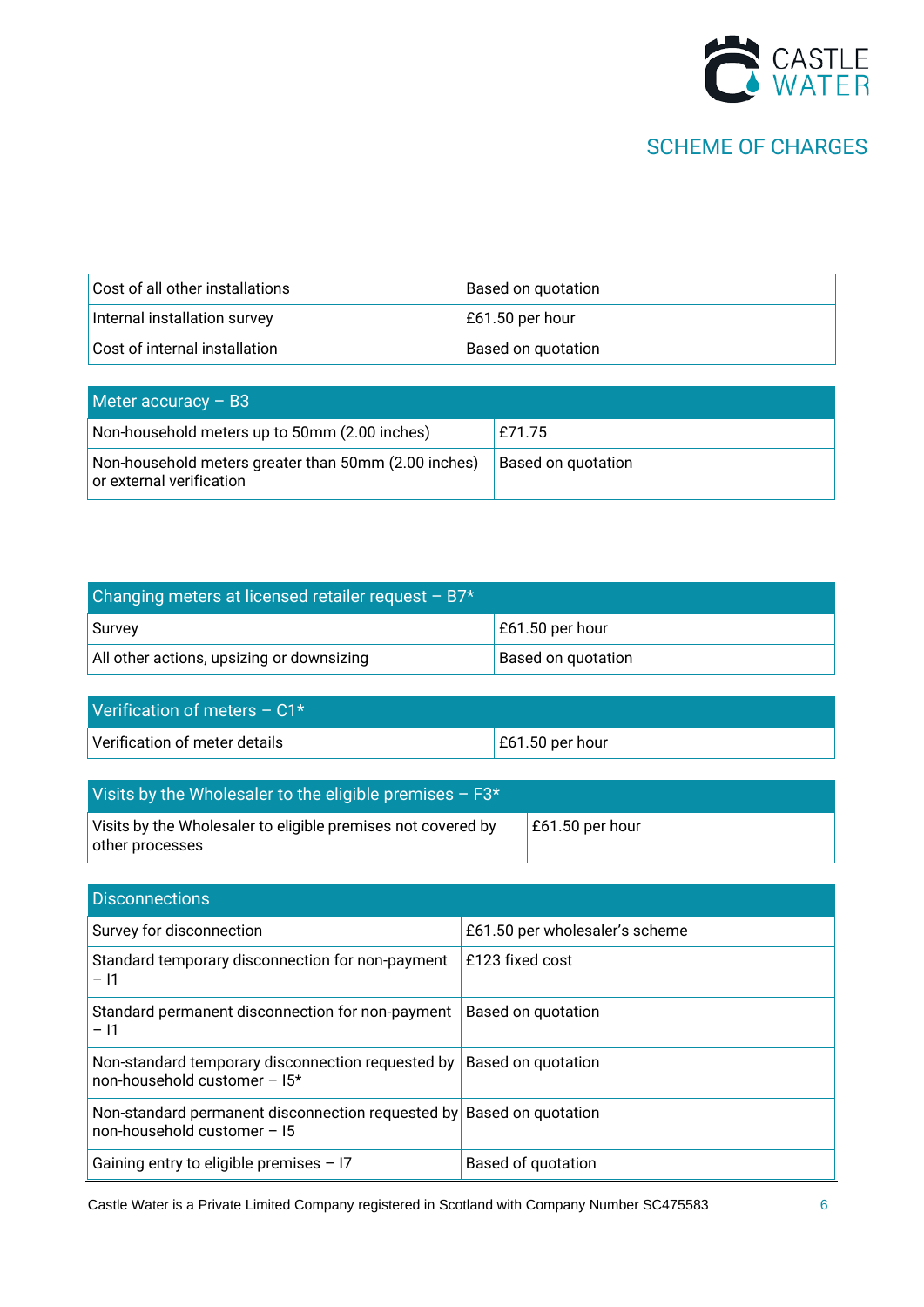

| <b>Reconnections</b>                                                       |                                            |
|----------------------------------------------------------------------------|--------------------------------------------|
| Reconnection requested by the retailer (in normal<br>working hours) $-18*$ | £61.50 per hour                            |
| Reconnection requested by retailer (emergency/out<br>of hours) $-18$       | £184.50 fixed cost                         |
| Reconnection performed by Wholesaler (in normal<br>working hours) $-111*$  | £61.50 per hour                            |
| Reconnection performed by Wholesaler<br>(emergency/out of hours) - I11     | £184.50 fixed cost                         |
| All non-standard reconnections                                             | Based on quotation per wholesaler's scheme |

*\*Charges will be based on the actual time spent doing the requested work.*

### **Definitions**

Eligibility Criteria**:** the definition of a customer eligible to switch supplier will be as laid down in Ofwat's document 'Guidance on assessing whether customers in England and Wales are eligible to switch their water and wastewater retailer', August 2015.

MOSL: Market Operating Systems Ltd. MOSL are the market operator for the competitive retail market. Their role is to maintain records that allow customers to switch between retailers and determine financial settlement between wholesalers and retailers.

Non-primary Charges: charges that relate to the provision of one- off or discrete services performed pursuant to the Operational Terms.

Ofwat: see WRSA below

Price Review: The process of setting appointed water companies' revenue limits. Wholesale revenues are normally set every five years. The 2014 price review set wholesale prices and revenues for the period I April 2015 to 31 March 2020.

Primary Charges: charges which relate to the supply of water on an enduring or temporary basis.

Rateable Value: means the 'value' assigned a property by the local government Valuation Office which was effective on 31 March 1990.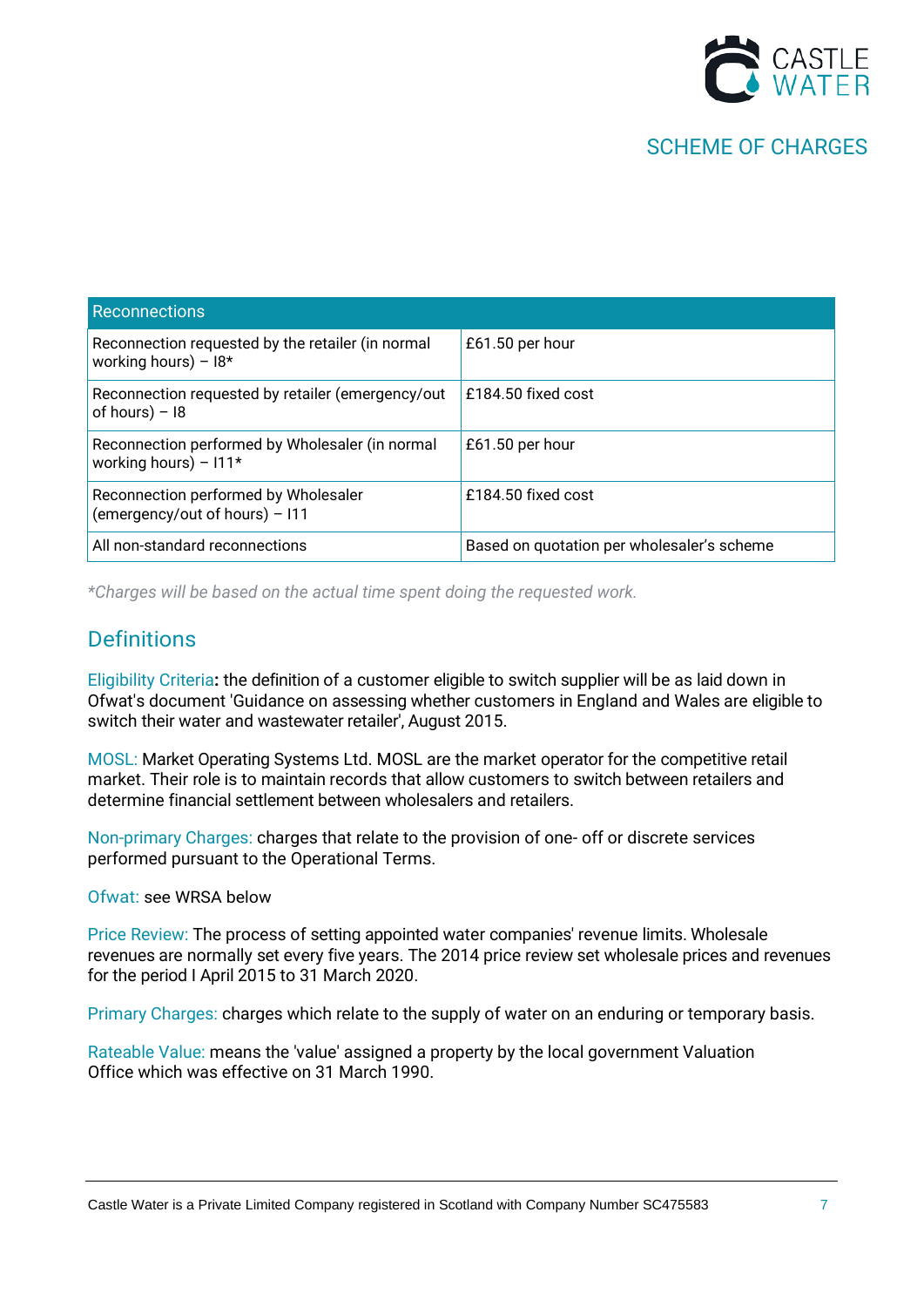

Retail Licensee: Castle Water Limited, who holds water and sewerage supply licenses issued by Ofwat.

Retailer: Castle Water Limited.

Settlement Process: the process of setting and calculating the Primary Charge in respect of each supply point.

WSSL (Water Supply and Sewerage Licence): a water supply and sewerage licence will allow entry into the competitive supply market for the purpose of providing retail services.

Water Supply Wholesaler: incumbent regional monopoly water company providing physical water services. This includes the supply of water services, meter ownership, installation, maintenance and replacement, physical disconnections and reconnections.

Wholesale Activities: the abstraction of raw water, transmission of raw water, water treatment, storage and distribution to end users plus ancillary services.

The Wholesaler: the wholesale division of Portsmouth Water; the organisation levying the charges described in this document.

Wholesale Charges: charges paid to a water supply wholesaler by a retail licensee for the supply of water. This is defined by the Wholesale - Retail Code.

Wholesale Retail Contract: a contract between the Retailer and Portsmouth Water on terms and conditions the services the wholesaler will provide to the retailer and the commercial terms on which they will be provided.

Wholesale Tariff: the tariff offered by wholesalers to retailers.

Wholesale Tariff Structure: the structure and thresholds of wholesale tariffs offered by a wholesaler to retailers.

WRSA: Water Services Regulation Authority (Ofwat). The economic regulator of the water and sewerage industry in England and Wales.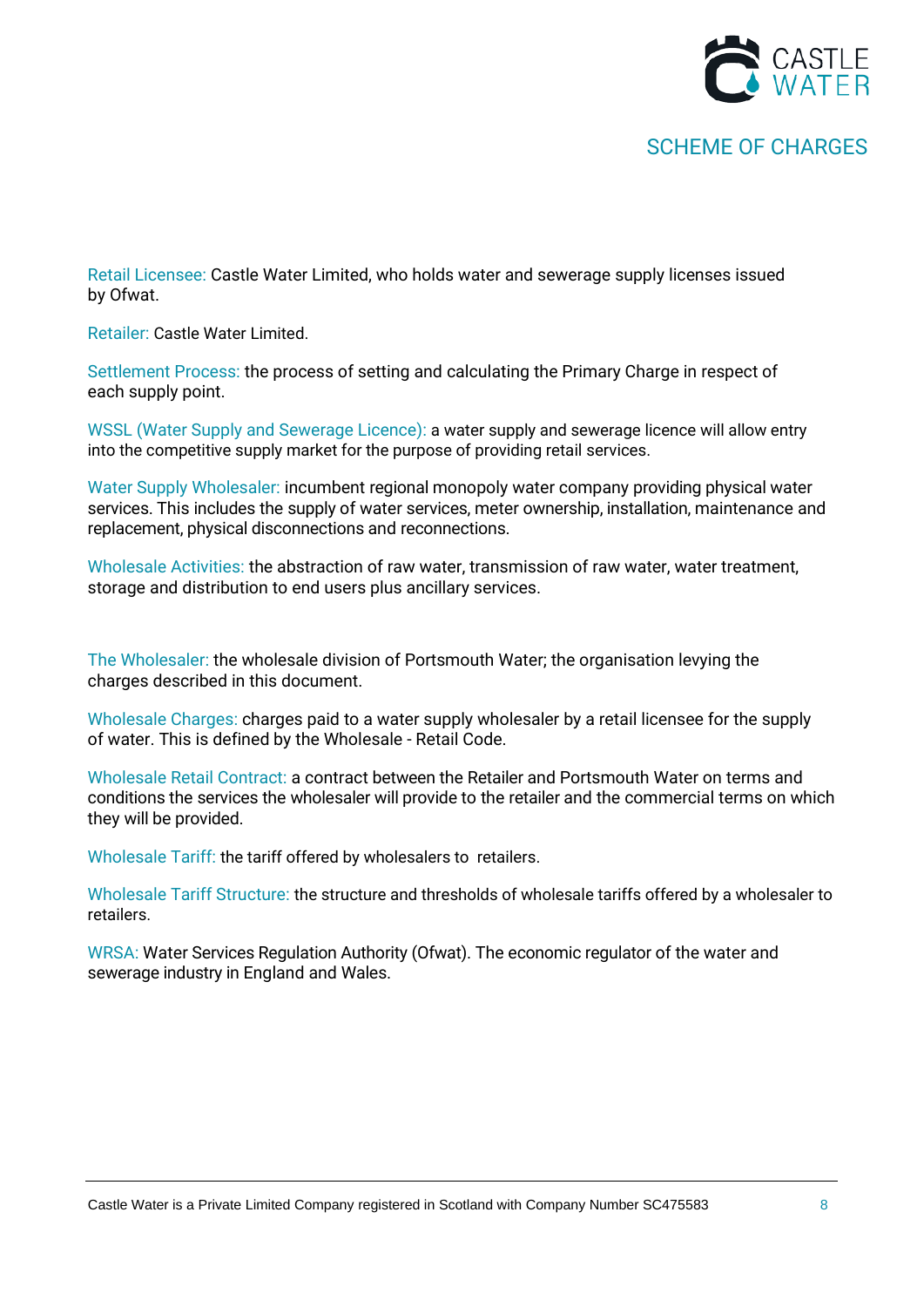

## Charging policies

### Basis for calculating Primary Wholesale Charges

The underlying principle used for deriving the Primary Wholesale Tariffs is that the wholesale tariff for each customer segment should be reflective of the average cost of providing wholesale water.

For the purposes of tariff setting wholesale activities are defined to cover the activities and overheads associated with water resources and abstraction of water, raw water distribution, water treatment, treated water distribution and scientific services.

Development of the tariffs followed two key steps:

- $\rightarrow$  Identification of the wholesale cost base, separated by functional activity;
- $\rightarrow$  Allocation of those wholesale costs to distinct customer classes/ segments.

To identify the unit cost to serve for each customer segment, cost allocation rules were developed applying variants of the relative output method, which is considered best practice within Fully Distributed Cost (FDC) methodologies.

#### Basis for calculating Primary Wholesale Charges

Services which the wholesaler may charge for are determined in the Wholesale - Retail Code. Charges are established in relation to the average cost of supplying the service.

The activities are listed in our section Open Water Activities and the charges are shown in the tariff section of this document.

Where Non-primary charges reflect the cost of labour, an hourly rate is quoted. Charges will be based on the actual time spent doing the requested work.

#### Value Added Tax

All charges contained in this Charges Scheme are exclusive of Value Added Tax (VAT).

VAT is payable for customers falling within Standard Industrial Classifications (SIC) codes "1-5. The Retailer will inform Portsmouth Water of their Standard Industrial Classification.

All charges for ancillary services the Wholesaler provide will be subject to VAT at the appropriate rate.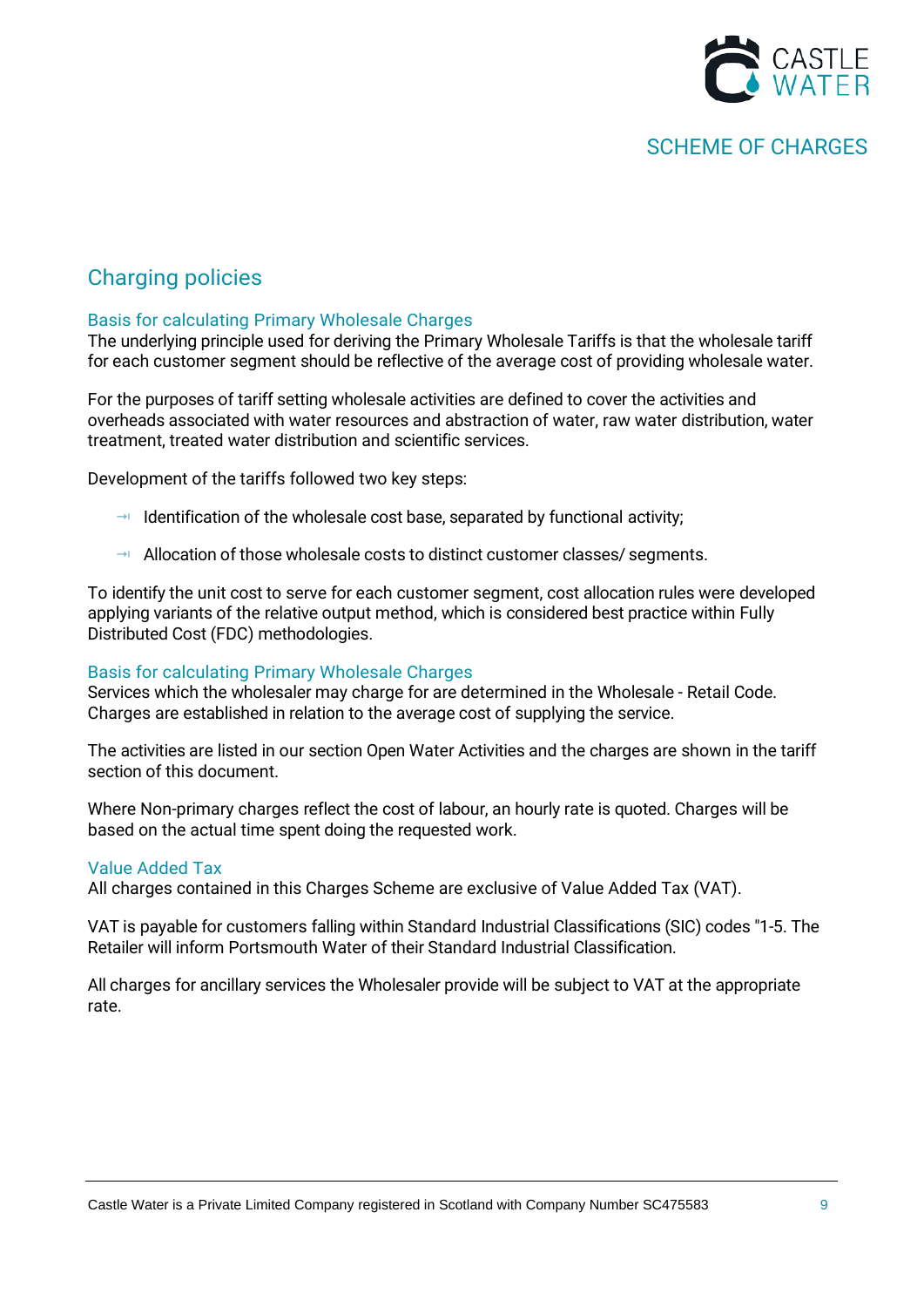

#### Measured charges

Where the occupier of a non-household property at which a meter has been installed is liable to pay water charges, measured charges will apply unless there is an agreement between Portsmouth Water and the Retailer of that property to pay a different tariff.

#### Unmeasured charges

Where the occupier of a property is liable to pay water and a meter has not been installed at the property, unmeasured charges, set out in this charges scheme will apply.

Unmeasured charges will continue to apply until such time as either:

- $\rightarrow$  The occupier of the non-household property chooses to have a meter installed. Unmeasured charges will continue to apply and be payable up to the date the meter is installed; or
- $\rightarrow$  Portsmouth Water determines that water is being used, or is to be used, for one or more of the non- domestic purposes which would entitle Portsmouth Water to require the water supply to be metered under Regulations made by the Secretary of State for theEnvironment.

Again, unmeasured charges will continue to apply and be payable up to the date the meter is installed.

#### Unoccupied properties

Where a Retailer identifies a site that believes is unoccupied but is currently being charged or is occupied but currently not charged, they should advise Portsmouth Water through market transactions.

#### Leakage

The non-household customer is liable for the cost of all water registered on the meter. No allowance is made in respect of leakage from customers' pipework except for mixed use premises.

Non-household customers must discuss this issue with their Retailer, who will progress with Portsmouth Water as appropriate.

#### Water meter installation

Customers receiving an unmeasured water supply may wish to be charged for water supplied to their premises by meter. If their premises are served by a separate service pipe and the plumbing installations comply with Water Regulations, they may elect to have a meter installed, subject to the completion of certain formalities.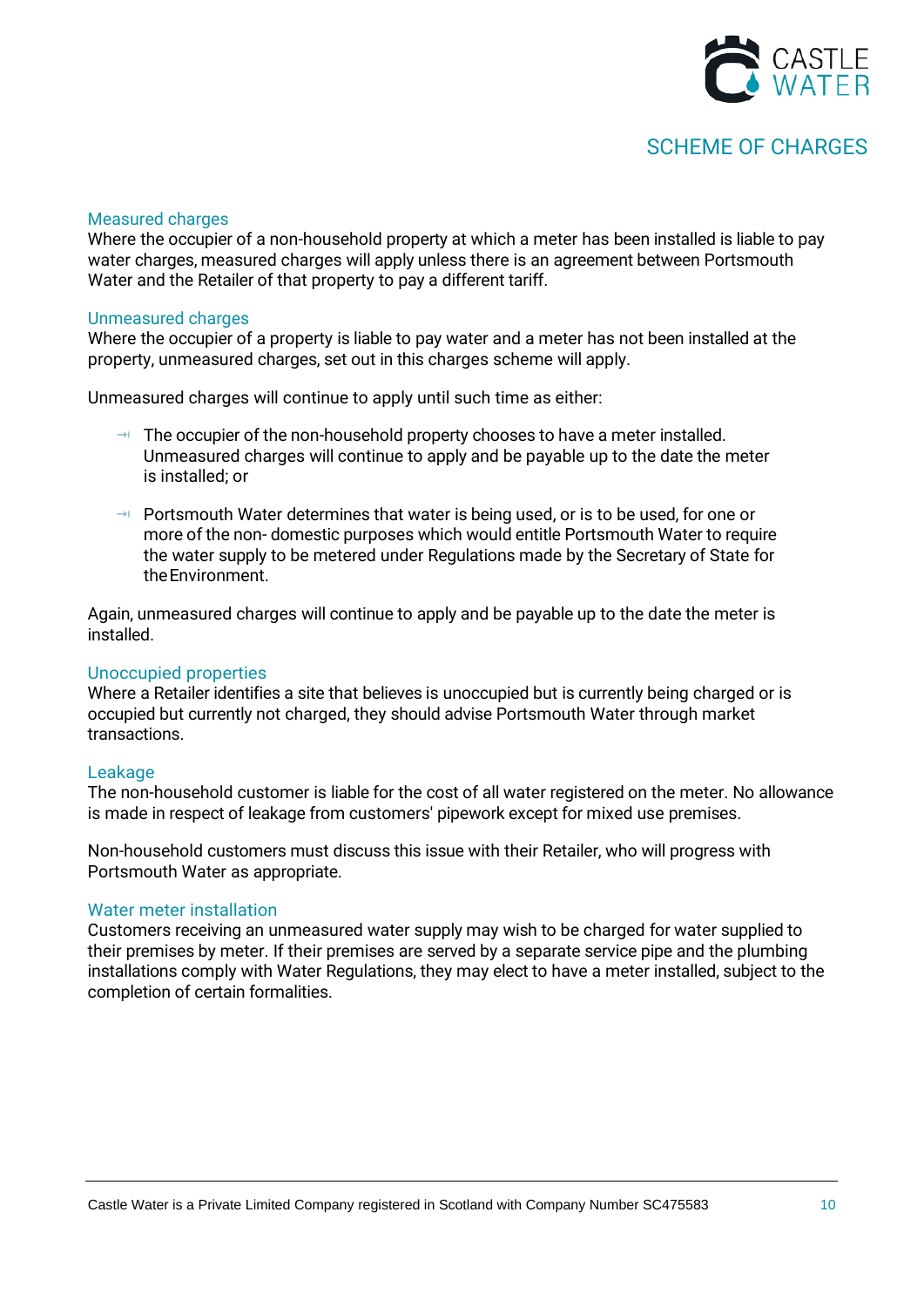

Where a shared supply exists, Portsmouth Water can quote to enable a separate supply and meter to befitted.

The meter will be positioned in Portsmouth Water's preferred location at the property boundary, although consideration may be given to alternative locations provided that provision is made for unrestricted access to read the meter.

A meter, where installed, remains the property of Portsmouth Water.

For a non-household premise, the Retailer must pay the cost of installation of the meter and once the water charges have become measured charges, they will remain so irrespective of any change of use of the premises or of the purpose for which the water is used. Installation will be carried out in accordance with the Open Water SLA.

#### **Firefighting**

No water charges are levied for water used for firefighting, fire training or firefighting systems such as sprinklers, including the replenishment of storage tanks, hydrants and testing. Portsmouth Water will usually install a separate connection to the water mains for these systems.

Charges for the provision and maintenance of fire hydrants is set out in Portsmouth Water's Nonprimary Charges.

#### Guaranteed standards

Castle Water operates the Guaranteed Standards as published by Ofwat.

#### Replacement of lead service pipes

It is not Portsmouth Water's policy to make a contribution towards lead service pipe replacement for non-household properties

#### Damage to apparatus

Damage is charged back to the third party on a fully rechargeable basis.

#### Water (fittings) regulations inspections

Periodic industrial inspections are carried out free of charge.

#### Site inspections

Planned regulation compliance inspections are free of charge.

#### **Standpipes**

Portsmouth Water will provide stand posts/standpipes as set out in Portsmouth Water Non-primary Charges.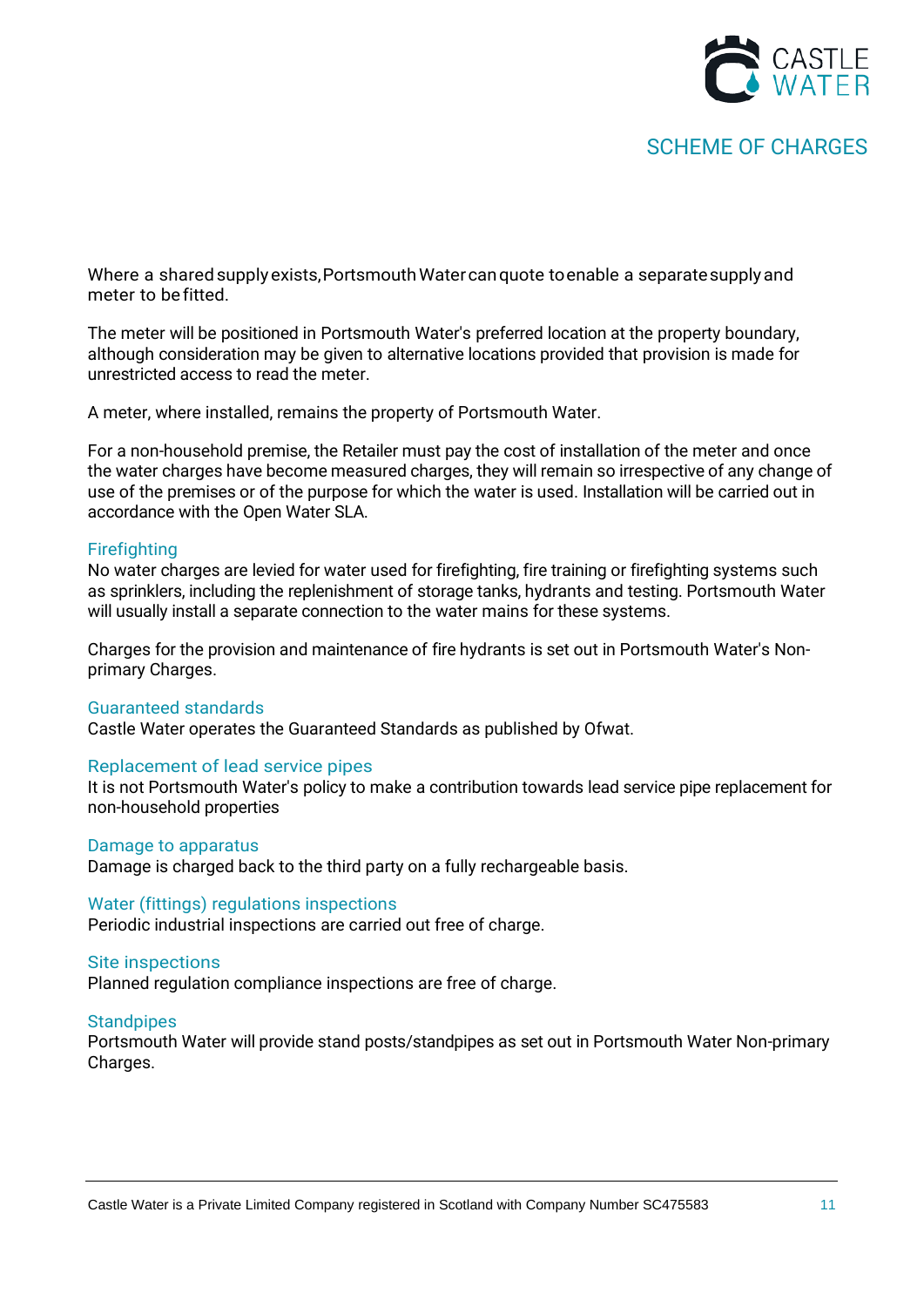

#### Third party logging of meters

In principal Portsmouth Water has no objection to third party logging of its revenue meters as long as the installation is undertaken by Portsmouth Water where the meter seals and index are to be removed.

Portsmouth Water requires the completion of an application form which is available on Portsmouth Water web portal.

#### Accredited Entities

Portsmouth Water will allow Accredited Entities (AE) to undertake work in accordance with the Wholesale - Retail Code Part 3 Operational Terms.

Accredited Entities will have undertaken an assessment of competence and been awarded an accreditation certificate from a Water Industry Regulated Provider.

Confirmation to the requesting licenced Retailer of approval to proceed to carry out the specified work will be provided within the SLA of each of the processes within the Wholesale - Retail Code.

### Charges for other activities

- $\rightarrow$  Meter installation
- $\rightarrow$  Meter accuracy
- $\rightarrow$  Repair or replacement of fault meter
- $\rightarrow$  Retailer request to change size, model or location of meter
- → Retailer request for Wholesaler to carry out Meter Read for a Non-Market Meter pending transfer or allocation of a supply point
- $\rightarrow$  Verification of meter details or meter supply arrangements
- $\rightarrow$  Disconnection requested by the Retailer and performed by the Wholesaler in relation to Non- Household Customernon-payment
- $\rightarrow$  Disconnection performed by the Wholesaler for illegaluse
- $\rightarrow$  Disconnection performed by the Wholesaler for breach of Water Fittings Regulations
- $\rightarrow$  Gaining entry to an Eligible Premises for the purposes of Disconnection using the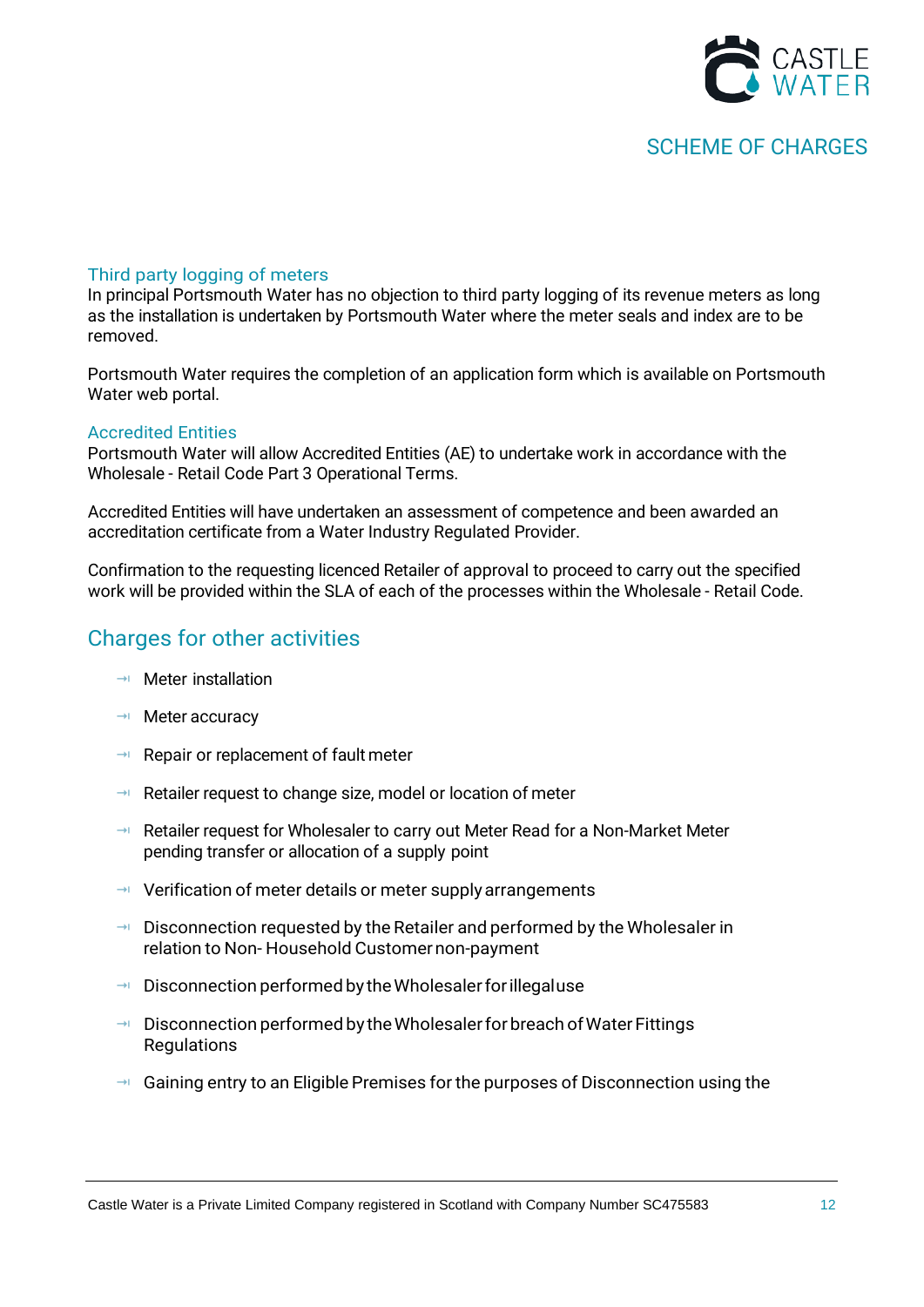

Wholesaler's powers of entry at Retailer request

- $\rightarrow$  Reconnection requested by the Retailer and performed by the Wholesaler
- → Reconnection performed by the Wholesaler following rectification of a breach of Water Fittings Regulations
- Reconnection performed by the Wholesaler following a Disconnection requested by the Non-Household Customer